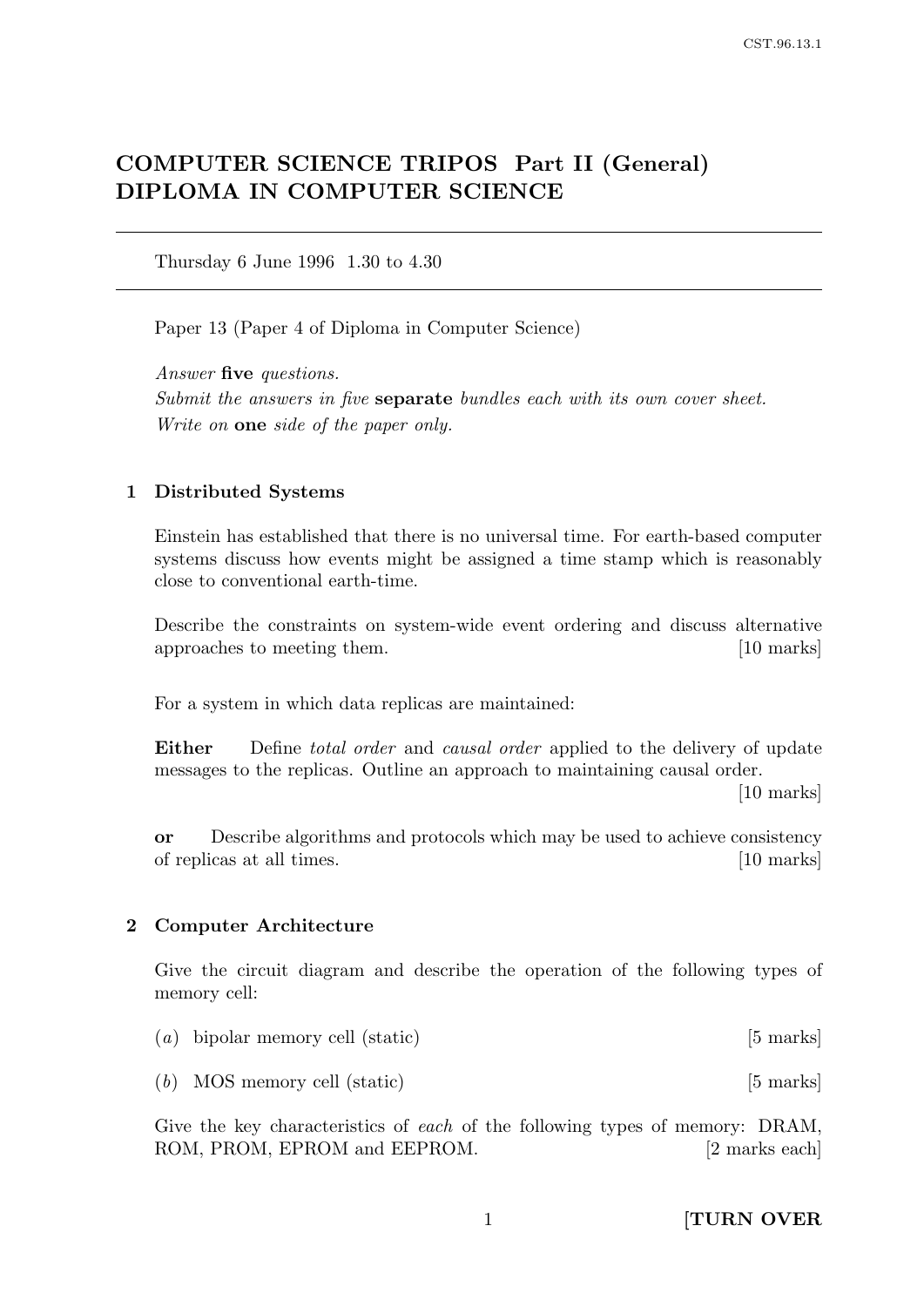# 3 Digital Communication I

Operations of similar functionality can be performed at different layers of a protocol stack. Discuss this in relation to

|   | What are <i>homogeneous</i> coordinates? | [5 marks]           |
|---|------------------------------------------|---------------------|
| 4 | Graphics                                 |                     |
|   | synchronization<br>(e)                   | $[4 \text{ marks}]$ |
|   | flow control<br>(d)                      | $[4 \text{ marks}]$ |
|   | error recovery<br>(c)                    | $[4 \text{ marks}]$ |
|   | (b)<br>multiplexing                      | $[4 \text{ marks}]$ |
|   | routing<br>$\left(a\right)$              | $[4 \text{ marks}]$ |

How can they be used in computer graphics to model

| $(a)$ translation?        | $[5 \text{ marks}]$  |
|---------------------------|----------------------|
| $(b)$ simple perspective? | $[10 \text{ marks}]$ |

### 5 Business Studies

What is meant by *SWOT analysis*? [5 marks]

A small computer company with strong and innovative hardware expertise is considering manufacturing a network interface computer (NIC). The device, which would sell for about half the current price of a PC, is based on games console technology, with a built-in modem. It would allow a user to convert his or her television to a web-browser. Apart from a small amount of parameter storage, the proposed device contains no disc or other long-term memory.

|  | How would you determine the market for such a device? |  |  | $[5 \text{ marks}]$ |  |
|--|-------------------------------------------------------|--|--|---------------------|--|
|  |                                                       |  |  |                     |  |

Perform an analysis of this opportunity. What advice would you give the company? [5 marks]

Comment on changes to the business model that may be expected to be caused by the rapid development of the Internet. [5 marks]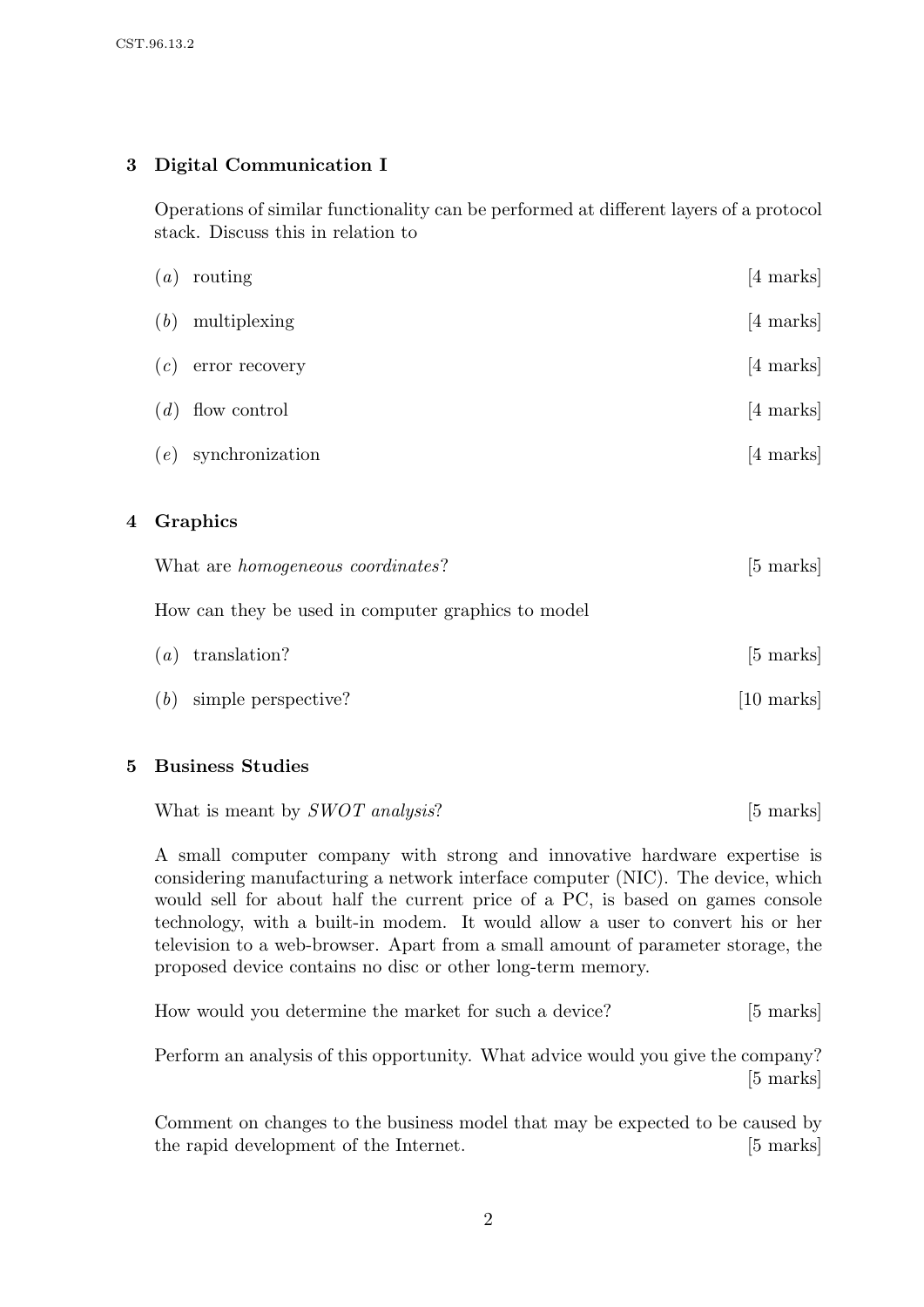#### 6 Programming in C and C++

A grand debate is being planned by a society that has among its members a large number of computer professionals and working programmers. The motion to be put is "That the languages C and C++ should be consigned to outer darkness and their use banned in all serious computer projects". Prepare as your answer to this question a briefing document that could explain to people intending to attend the debate what the major points both for and against C and C++ will be, and the lines of arguments that are liable to be used to show how important they are. You are not required to come down either in favour of or against the languages (but may if you wish). [20 marks]

#### 7 Compiler Construction

Programming languages are usually compiled into the machine code of the target computer, but sometimes an interpretive system is used. Discuss the relative merits of these two approaches. [7 marks]

Outline the key features of the design of an interpretive code that would be suitable for an implementation of the C programming language and describe the overall structure of an interpreter for it. [7 marks]

What techniques could be used to improve  $(a)$  the space efficiency, and  $(b)$  the time efficiency of interpretive codes? [6 marks]

#### 8 Prolog for Artificial Intelligence

Describe how lists that are represented by difference lists may be concatenated (or "appended") in constant time. [6 marks]

Define a procedure  $rotate(X, Y)$  where both X and Y are represented by difference lists, and Y is formed by rotating X to the left by one element. [14 marks]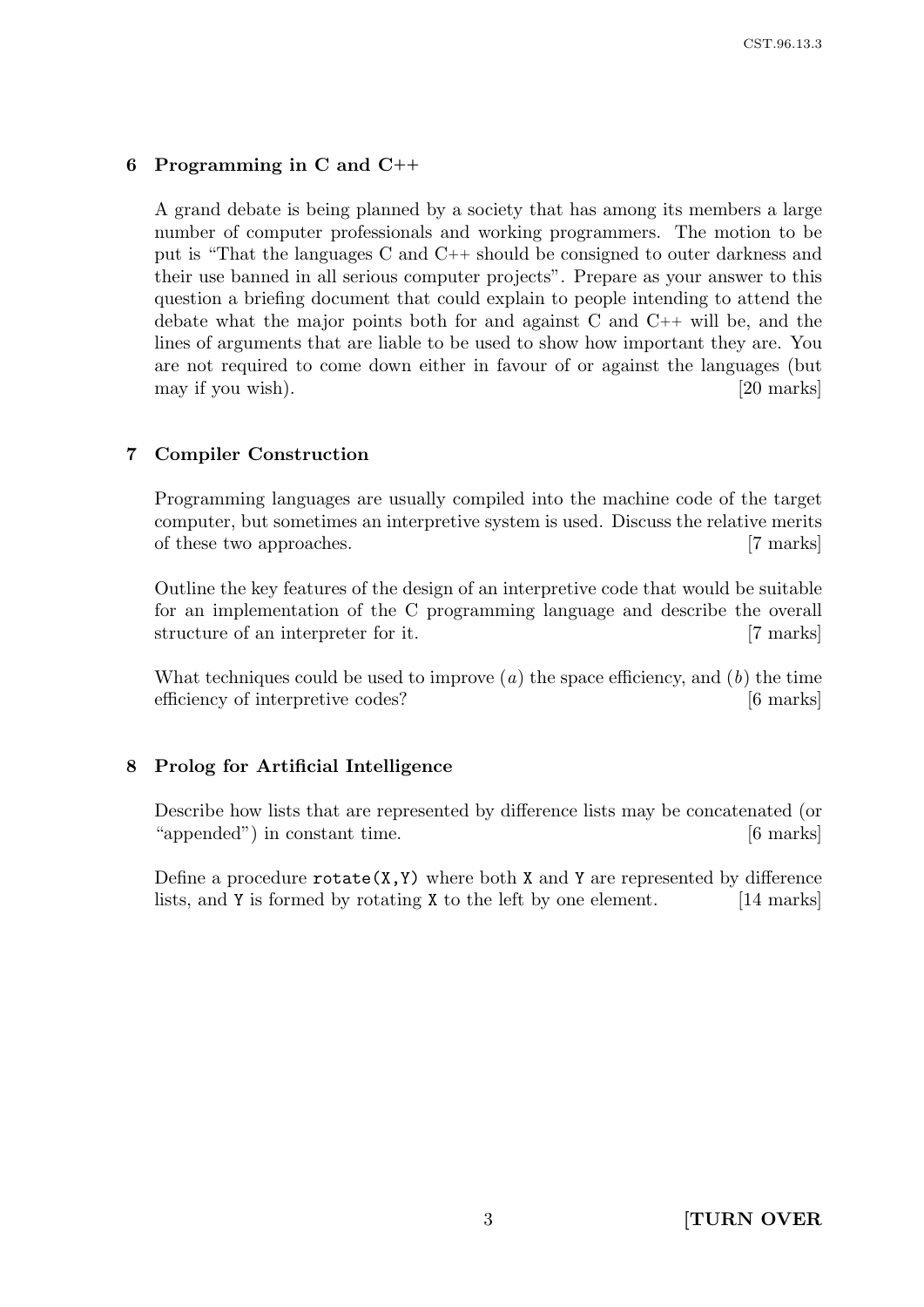# 9 Databases

The international conference Extending Data Base Technology has arranged its next meeting in Avignon at the end of March, to coincide with the spring migration through the Camargue. Birders expect to add significant new sightings to the list of birds seen during a major database conference.

Delegates have been arguing for over a decade about the best relational model for the data. It is agreed that the following information should be recorded:

- the names of the major avifaunal regions: nearctic, western palæarctic, Australasia etc.
- for each birding delegate, a level of competence on a scale [1..5] within each avifaunal region
- good bird sites within each region (including all those visited during conferences), specifying the various habitat types occurring within each site
- observations made by an observer, on a date, in a habitat type at some site, of a species belonging to a particular family of birds

Advise the delegates on a suitable relational schema for this database. [16 marks]

Explain what would be involved in processing the following queries in SQL.

- (a) What species of the kingfisher family have been observed both in a waterside habitat and in arid grassland? [2 marks]
- (b) Which delegate is recorded as having observed the greatest number of distinct species? [2 marks]

## 10 Natural Language Processing

Describe three significant differences between programming languages and natural languages. [8 marks]

What problems do these differences pose for attempts to construct programs that "understand" a natural language? [12 marks]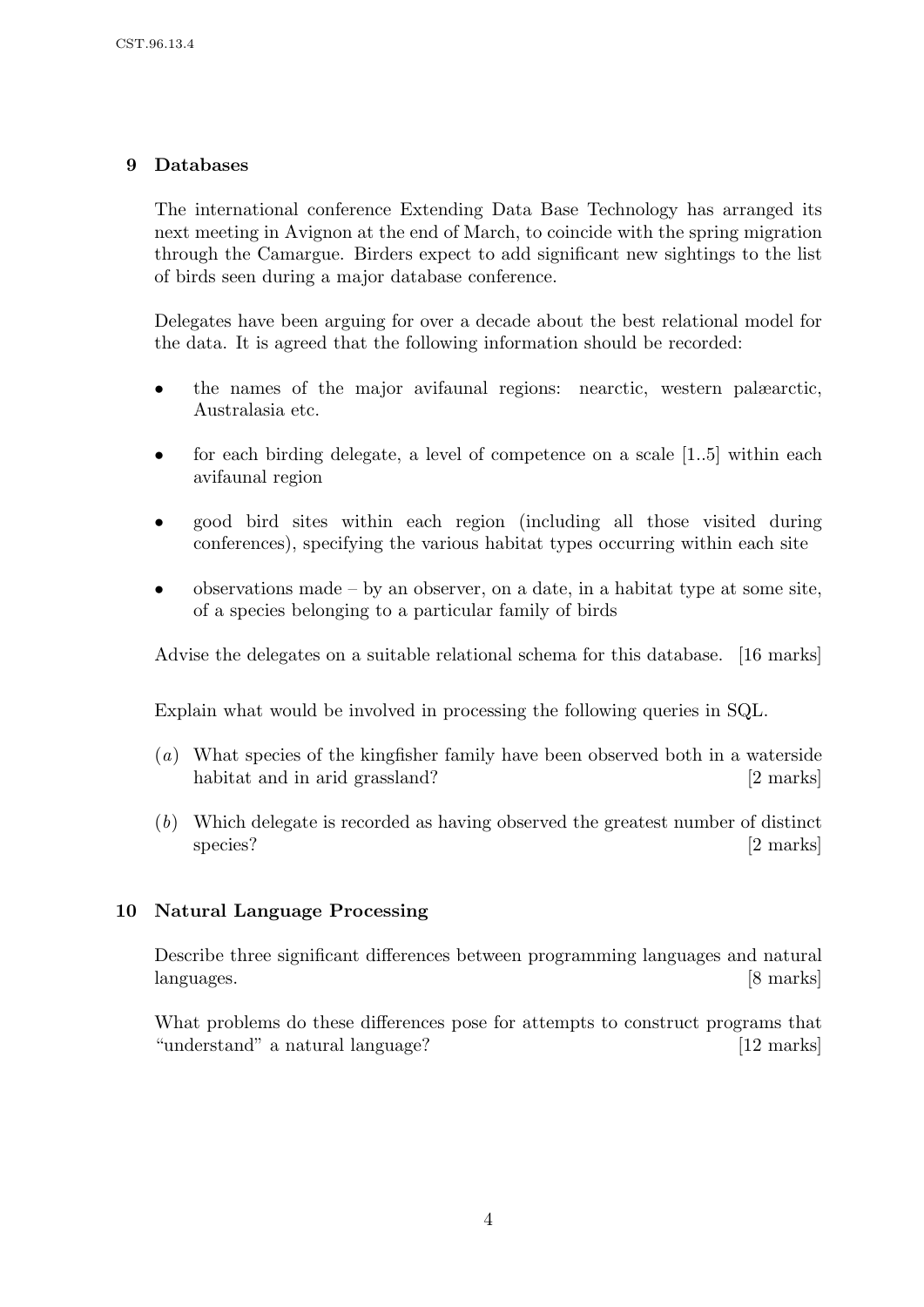# 11 Introduction to Functional Programming

Give a short explanation (illustrated with examples) of each of the following features of ML:

| (a) | higher order functions | $[4 \text{ marks}]$ |
|-----|------------------------|---------------------|
| (b) | polymorphism           | $[4 \text{ marks}]$ |
| (c) | datatypes              | $[4 \text{ marks}]$ |
|     | $(d)$ pattern matching | $[4 \text{ marks}]$ |
| (e) | exceptions             | $[4 \text{ marks}]$ |

### 12 Computer Vision

Using appropriate mathematical expressions, define the following operations commonly used in computer vision and briefly explain their function and applications:

| (a) | convolution                                        | $[4 \text{ marks}]$ |
|-----|----------------------------------------------------|---------------------|
| (b) | correlation                                        | $[4 \text{ marks}]$ |
| (c) | bandpass filtering                                 | $[4 \text{ marks}]$ |
| (d) | edge detection by second-derivative zero-crossings | $[4 \text{ marks}]$ |
| (e) | invariant transform                                | $[4 \text{ marks}]$ |

# 13 Complexity Theory

One version of the algorithm that uses discrete Fourier Transforms when multiplying integers uses modular arithmetic for much of its internal working. The modulus involved will be chosen to be one greater than a power of two. Explain why this is the case, what power of two is involved, how this relates to the number of digits in the numbers being multiplied and how the basic operations of modular arithmetic are performed. Does it matter that the modulus used is usually not a prime number? [20 marks]